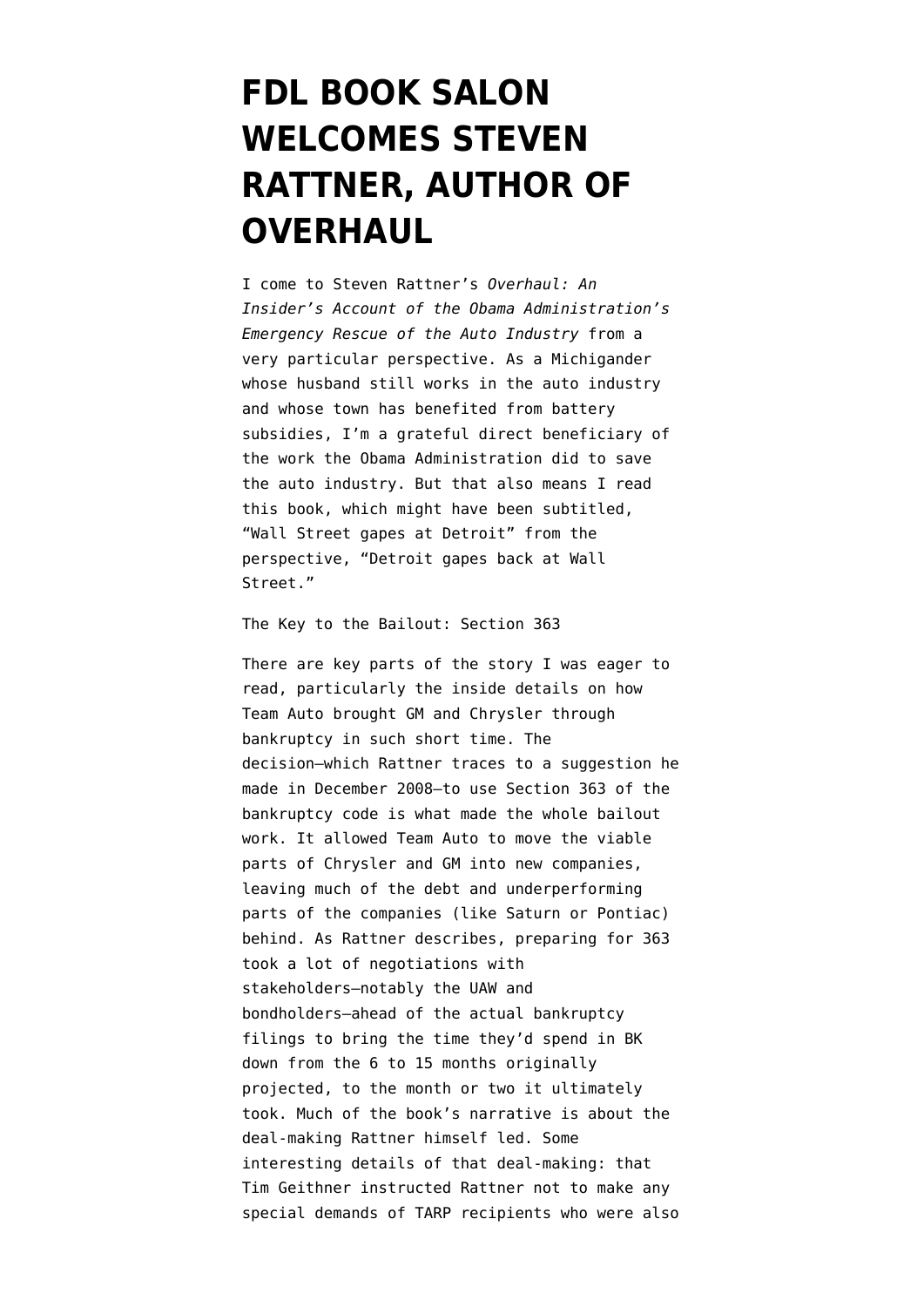Chrysler bondholders, that Citi feared consumers would take their branch banking in MI and OH elsewhere if it played hardball, and that JPMorgan Chase's chief negotiator Jimmy Lee,

> demanded to know why, if the government thought banks important enough to give them tens of billions in TARP money, it wanted to squeeze them on [the Chrysler] deal.

In additional to this central drama, Rattner provides worthwhile details of what he learned over the course of this intervention. Some of these are details widely known in car country, but dismissed by much of the rest of the country: that GM had closed most of the gap in labor costs with transplants by the beginning of the restructuring, that GM plants really were competitive in terms of productivity, and that trimming the number of dealers was crucial to the success of the restructured companies. Rattner also added to my understanding of why GM needed help: he described the sheer ineptitude of GM CFO Ray Young and what Rattner describes as the ineffectiveness of GM's chief lobbyist. And the last chapter, in which Rattner provides a partial explanation for the quick departure of Ed Whitacre, answers some, but not all, of my questions about the transition from GM CEO to CEO over the last two years.

One Missing Detail: Cerberus' Role

One part of the story I wish Rattner had told more fully is the role of Cerberus in the bailout. There were a [number of questions](http://online.wsj.com/article/SB122999624092529041.html?mod=googlenews_wsj) about Cerberus' role in the initial negotiations with the Bush White House, particularly since that initial loan underfunded Chrysler in comparison to GM. But Rattner tells a story that is very favorable to Cerberus. For example, he rather amusingly attributes Cerberus' offer–in December 2008–to just hand over Chrysler to the government for a dollar, to patriotism. Rattner makes that claim by neglecting any mention of Cerberus' own desperate straits at the time. He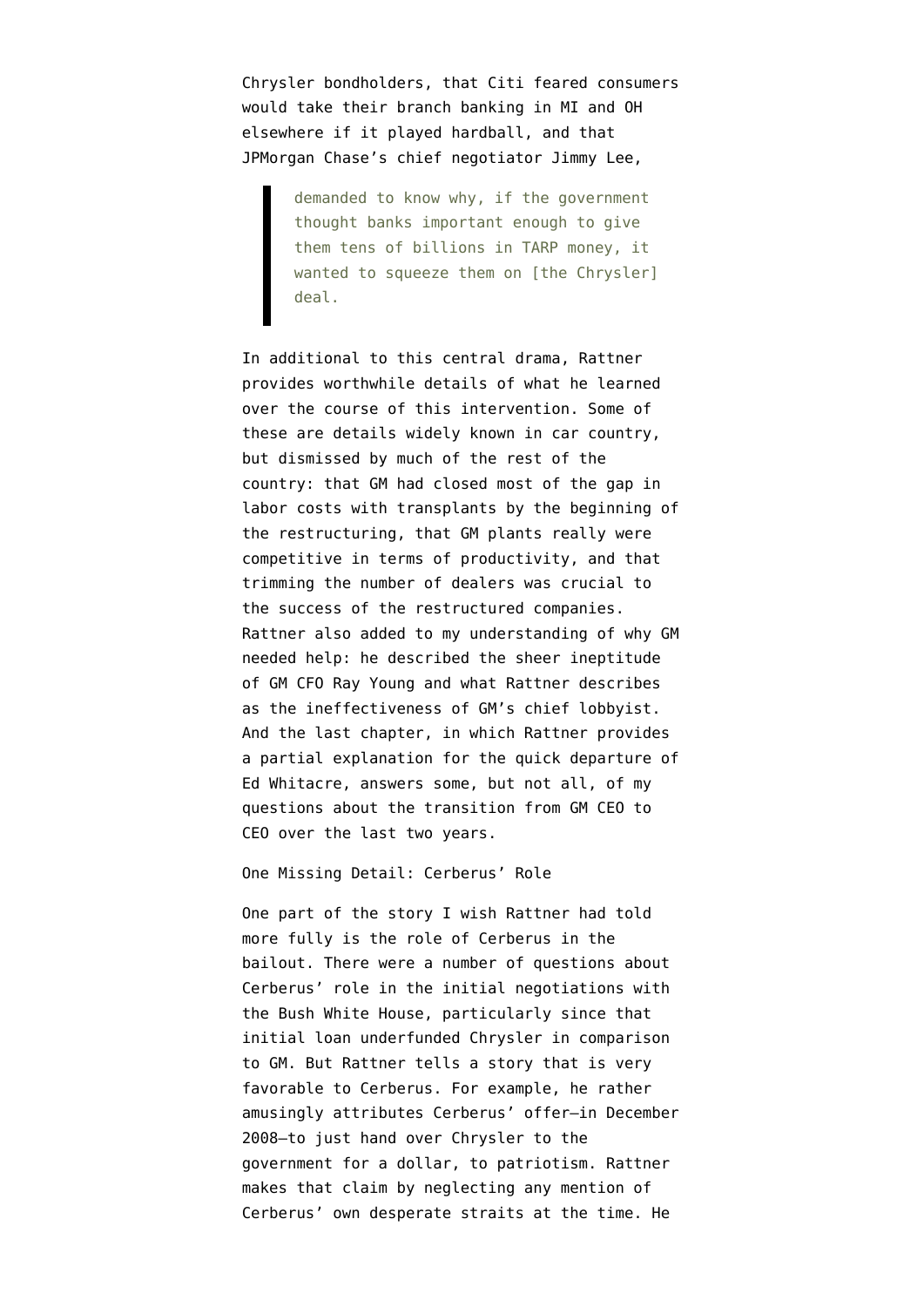doesn't mention, for instance, that Cerberus had [limited withdrawals](http://dealbreaker.com/images/thumbs/cerberus_letter.pdf) from some funds, citing a desire for liquidity and invoking a "'perfect storm' in the auto and housing sectors." And it's over a hundred pages after his description of that December 2008 offer before he mentions GMAC's successful effort to gain bank status and receive TARP funds, a move approved in that same December period and which has been an area of TARP that has come in for [particularly sharp](http://cop.senate.gov/reports/library/report-031110-cop.cfm) [criticism.](http://cop.senate.gov/reports/library/report-031110-cop.cfm) It turns out that private equity guy Steven Rattner tells a story that focuses primarily on the incompetence of manufacturing companies, even though private equity fund Cerberus' failures and demands for a free ride were very much a part of the story of the auto bailout.

And these areas, where Rattner's Wall Street perspective displays his own biases, are as interesting as the details about the bailout.

The Cost and Benefits of an Outsider

Take Rattner's inconsistency over whether appointees overseeing industries should have any expertise in those industries. On page 48, Rattner repeats his complaint about politicians (in this case Debbie Stabenow and Carl Levin) questioning his qualifications for the job. But then, on the very next page, he endorses a view that the Treasury Secretary had to be someone with credibility in the financial world, precisely the equivalent of what Stabenow and Levin were asking for the Auto Czar position.

> Essentially, only Larry and Tim had the necessary government experience, along with the credibility vital in the financial world.

This unquestioning endorsement of an insider for the finance world is shortly followed, on page 52, by one of the details that shocked me the most in the book: the report that neither Rattner, nor Geithner, nor Summers were cognizant of the degree to which the auto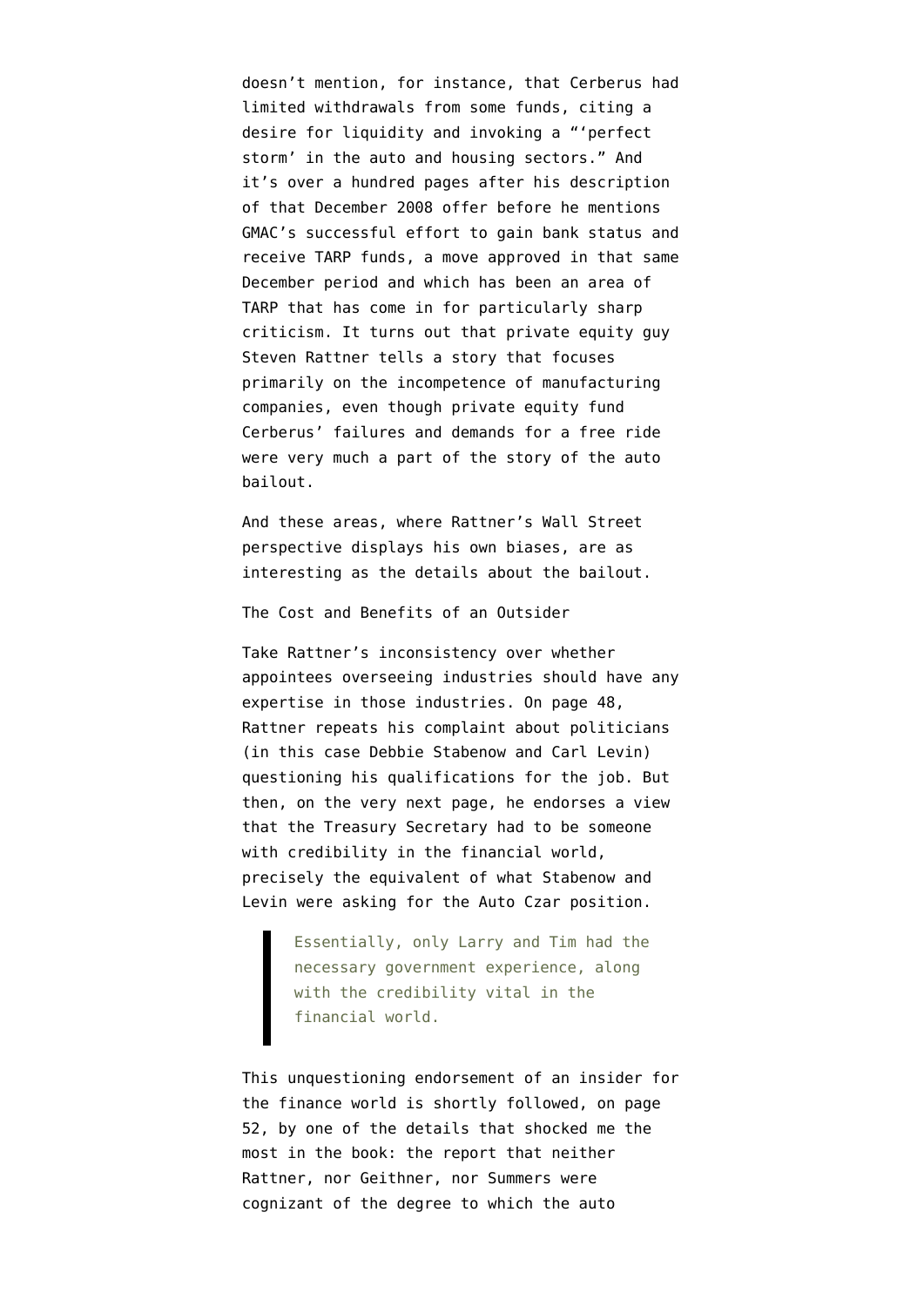## slowdown would affect (and was already affecting) the suppliers.

Automotive suppliers started to fail, which was how I discovered that the scope of my assignment was much broader than I'd anticipated. GM and Chrysler had dominated the conversations with Tim and Larry. None of us appreciated that, with auto sales down 40 percent, the collateral damage among related businesses would be vast.

Now, the stress the suppliers were (and are) under was a known fact to anyone with a basic understanding of the industry. The Center for Automotive Research (a group Rattner later relied on for industry analysis) produced a [widely-cited report](http://www.cargroup.org/documents/Detroit_Three_Contraction_Impact.pdf) on the economic consequences of an auto collapse in November 2008, which projected the dire impact on suppliers in case of an auto contraction. And [reports explaining](http://money.cnn.com/2008/12/15/news/companies/overseas_automakers/?postversion=2008121517) Toyota's support for a bailout covered the supplier issues as well. Yet, even as an inexperienced Rattner was learning this wellknown fact on the job, thousands of supplier employees were already losing their jobs. (Rattner describes a similar rather belated discovery–how the financial collapse had dramatically hurt the auto finance companies, and with them the debt-driven market they supported–on page 145.)

Mind you, Rattner makes a good case in this book for bringing in outsiders to restructure any industry the government bails out, even while the evidence he presents, with this story and a few others like it, hint at the costs of having no one with expertise involved.

Which brings me to the question I'll end this post with. So, to Steven: You suggest that the unhappiness with the bank bailouts has to do with the absence of the same shared sacrifice the auto bailout demanded. But that's only half of it: The big problem is that finance is still broken, it's still dragging the rest of the